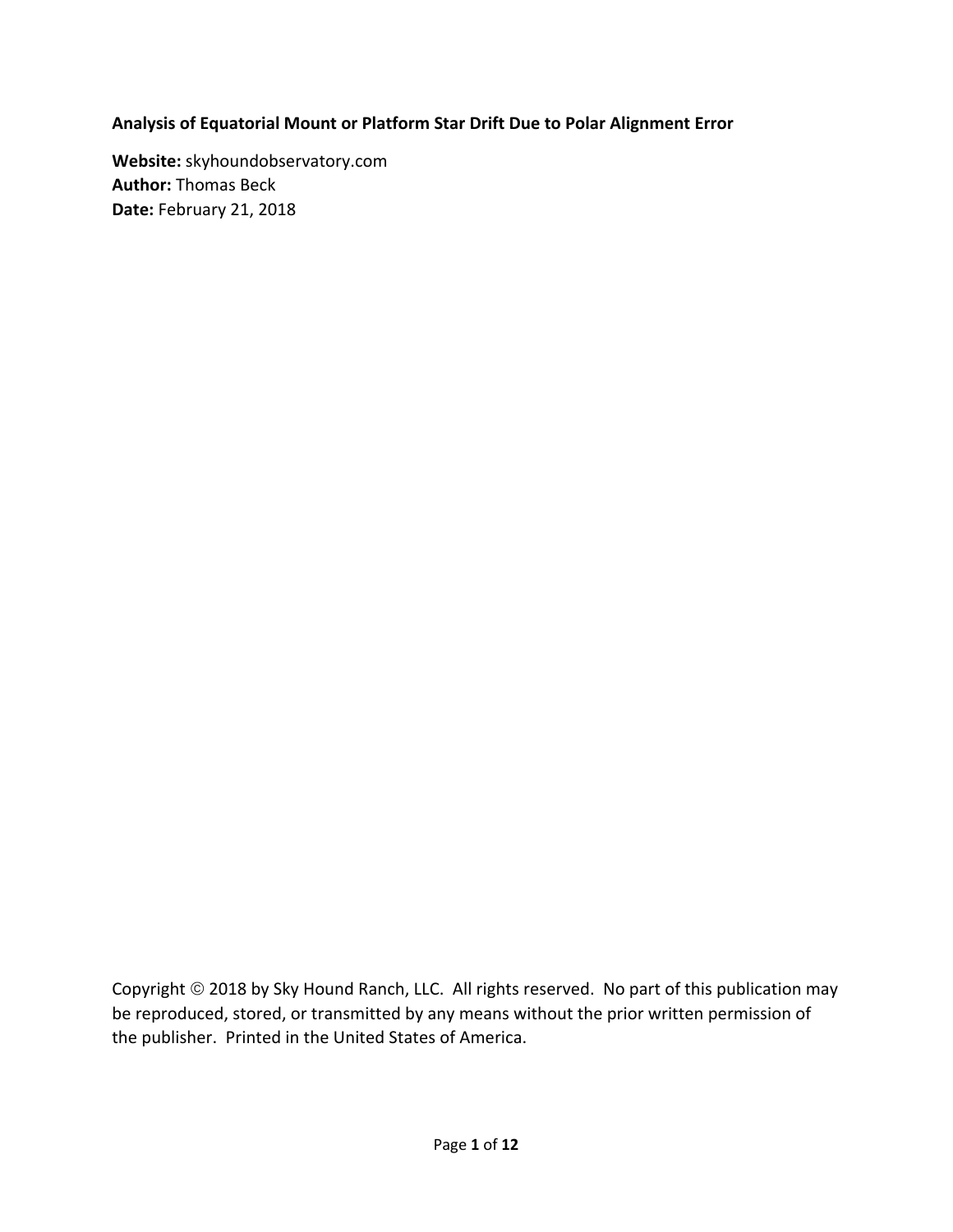#### **Introduction**

Equatorial mount telescopes are ideally suited for astrophotography but get very expensive and cumbersome for large apertures. Equatorial platforms provide a way to use large aperture altitude/azimuth mount telescopes like popular Dobsonian telescopes for astrophotography. As with any telescope mount, equatorial axis polar alignment is critical to successful imaging using prolonged exposures. The purpose of this paper is to document a spreadsheet used to calculate star drift due to equatorial mount or platform polar alignment errors for a full variety of celestial object right ascension and declination parameters at a selectable observation site and date/time.

## **Operation**

Equatorial mount telescopes are inherently capable of finding celestial objects from any starting position and can track most objects for unlimited durations of time. Telescopes mounted on equatorial platforms require special initial conditions to locate objects and are limited in duration of a single tracking session.

Swing of a typical equatorial platform is 20 degrees which gives 80 minutes of operation before it needs to be reset to its starting position. Since the initial starting position is 10 degrees from horizontal, the time or location must be offset in the telescope control to be able to automatically seek out objects of interest.

Initial platform tilt when looking east has the telescope pointing lower than its level position placing stars higher than normal in the sky. The tilt effect can be neutralized by adding 40 minutes to the telescope control time setting or moving the longitude setting 10 degrees to the east. Once the desired object is located using the telescope automation, the control tracking is turned off and platform tracking is turn on.

Equatorial mount or platform axis of rotation needs to be aligned to that of the earth for successful imaging of faint celestial objects that require long exposures. The center of rotation of the earth is closely aligned to Polaris. Precise alignment to this polar axis is achieved using star drift observed in south and east or west directions.

## **Analysis**

The spreadsheet includes typical observation site and date/time input parameters. Initial object (actual) and telescope (observed) local hour, altitude, and azimuth angles are calculated for a full rang e of celestial object right ascension and declination parameters using well understood formulas. The equatorial mount or platform pointing error effects on observed object position are calculated using selectable east/west longitude and north/south latitude shifts in telescope location.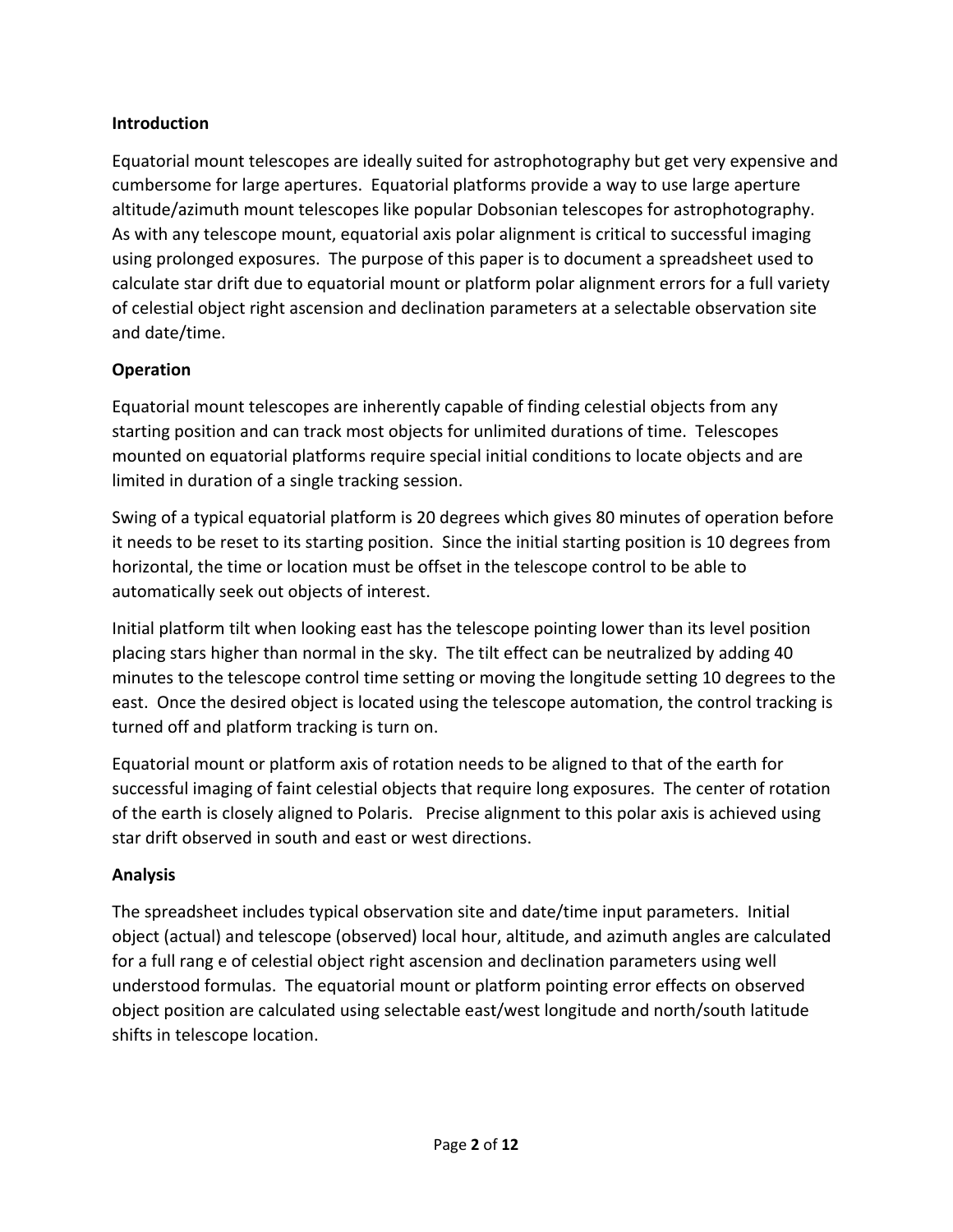Initial and final actual and observed positions after a selectable time are used to compute changes in altitude and azimuth due to rotation of the earth and mount or platform equatorial axis rotation. In addition to selectable pointing errors, there is provision to inject tracking rate error into the star drift analysis. Charts of object altitude, object azimuth, altitude drift, and azimuth drift are included for numerous object declinations and full range of object right ascensions.

# **Results**

Figure 1 shows spreadsheet setup parameters and a summary of star drift expected observations. Figures 2 and 5 show the effects of pointing errors of one degree east and one degree north for six object declinations from ‐20 to +80 degrees over the full range of object right ascensions.

The standard polar alignment method uses declination drift of stars near the meridian in the south to correct for east and west of the pole pointing errors. If star drift is up the mount or platform equatorial axis is pointing to the east of the pole and west if star drift is down. The east/west pointing position is adjusted to eliminate as much star drift as possible.

Figure 3 shows enlarged 0 degrees declination chart for the east of the pole pointing error since that would be used for stars near the meridian. That chart shows upward drift for an azimuth range of 90 to 240 degrees. Rather than using the standard equatorial mount method of stars due south at 180 degrees azimuth, alignment could be improved using stars at 150 degrees where star drift peaks. Figure 4 for a pointing error of one degree to the west shows an inverted drift chart.

The standard polar alignment method uses declination drift of stars near the horizon in the east or west to correct for above and below the pole pointing errors. If drift is up for a star in the east the mount or platform equatorial axis is pointing below the pole and above if drift is down. The above/below pointing position is adjusted to eliminate as much star drift as possible.

Figure 6 shows enlarged 20 degrees declination chart for the below the pole pointing error since that would be used for stars near the horizon. That chart shows upward drift for nearly all azimuth angles in the east. Rather than using the standard equatorial mount method of stars due east at 90 degrees azimuth, alignment could be improved using stars at 120 degrees where star drift peaks. Figure 7 for a pointing error of one degree above the pole shows an inverted drift chart.

Stars drift in both altitude and azimuth with the greatest deviations being for objects with declinations below 60 degrees. Drift gets much smaller for objects with high declinations. Imaging of high declination objects near Polaris would require much less precise polar alignment than objects near the celestial equator. While it is desirable to image objects at near their meridian transit high point, the charts can be used to select somewhat lower altitude with much reduced star drift.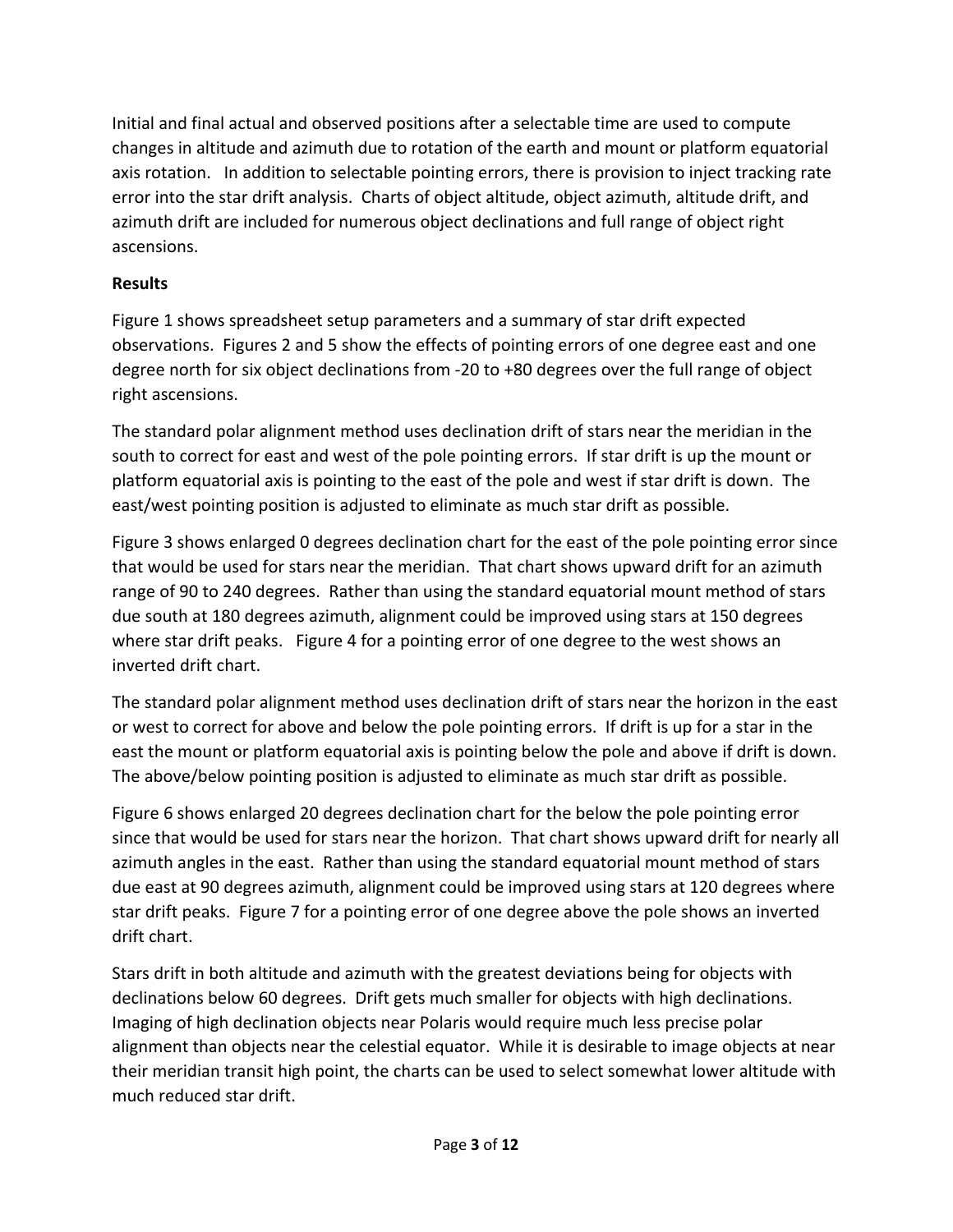Figures 8 and 9 show effects of positive and negative 2% errors in the tracking rate. Those errors make the drift alignment less reliable for some combinations of pointing error and object position. Large shifts in azimuth can be used to adjust tracking rate before starting the polar alignment process. East/west and north/south alignment steps may need to be repeated several times to achieve precise polar alignment.

| <b>Site Parameters</b>      | Code       | Value   | <b>Units</b>  | <b>Output Parameters</b> |               | Code         | Value        | Units |  |
|-----------------------------|------------|---------|---------------|--------------------------|---------------|--------------|--------------|-------|--|
| <b>Location Time Offset</b> | Tof        | $-6.00$ | Hour          | <b>Julian Date</b>       |               | JD           | 2457844      | Day   |  |
| <b>Location Latitude</b>    | Lat        | 40.583  | Degree        | <b>Universal Date</b>    |               | UT           | 6298.8       | Day   |  |
| <b>Location Longitude</b>   | Lon        | 111.800 | Degree        | <b>Greenwich Time</b>    |               | <b>GMST</b>  | 18.587       | Hour  |  |
| <b>Location Elevation</b>   | Ele        | 1550    | Meter         |                          |               |              | π            | 3.142 |  |
| <b>Observation Year</b>     | Year       | 2017    | Year          |                          |               |              |              |       |  |
| <b>Observation Month</b>    | <b>Mon</b> |         | Month         | <b>Drift Alignment</b>   |               |              |              |       |  |
| <b>Observation Day</b>      | Day        |         | Day           | Looking                  | <b>Offset</b> | Pointed      | <b>Drift</b> |       |  |
| <b>Observation Hour</b>     | Hour       |         | Hour          | <b>North</b>             | East $(+)$    | East         | Down         |       |  |
| <b>Observation Minute</b>   | Min        |         | Minute        | <b>North</b>             | West $(-)$    | West         | Up           |       |  |
| <b>Observation Minute</b>   | Sec        |         | Second        | South                    | East $(+)$    | East         | Up           |       |  |
|                             |            |         |               | South                    | West $(-)$    | West         | Down         |       |  |
| <b>Scope Parameters</b>     | Code       | Value   | <b>Units</b>  | East                     | North $(+)$   | <b>Below</b> | Up           |       |  |
| <b>Platform EW Angle</b>    | Aew        | 1.000   | Degree        | East                     | South $(-)$   | Above        | Down         |       |  |
| <b>Platform NS Angle</b>    | Ans        | 0.000   | <b>Degree</b> | West                     | North $(+)$   | <b>Below</b> | Down         |       |  |
| <b>Tracking Time Error</b>  | Tte        | 0.000   | Hour          | West                     | South $(-)$   | Above        | Up           |       |  |
| <b>Tracking Time Total</b>  | Ttt        | 1.000   | Hour          |                          |               |              |              |       |  |

**Figure 1 Equatorial Platform Drift Analyzer Setup Parameters and Drift Alignment Summary**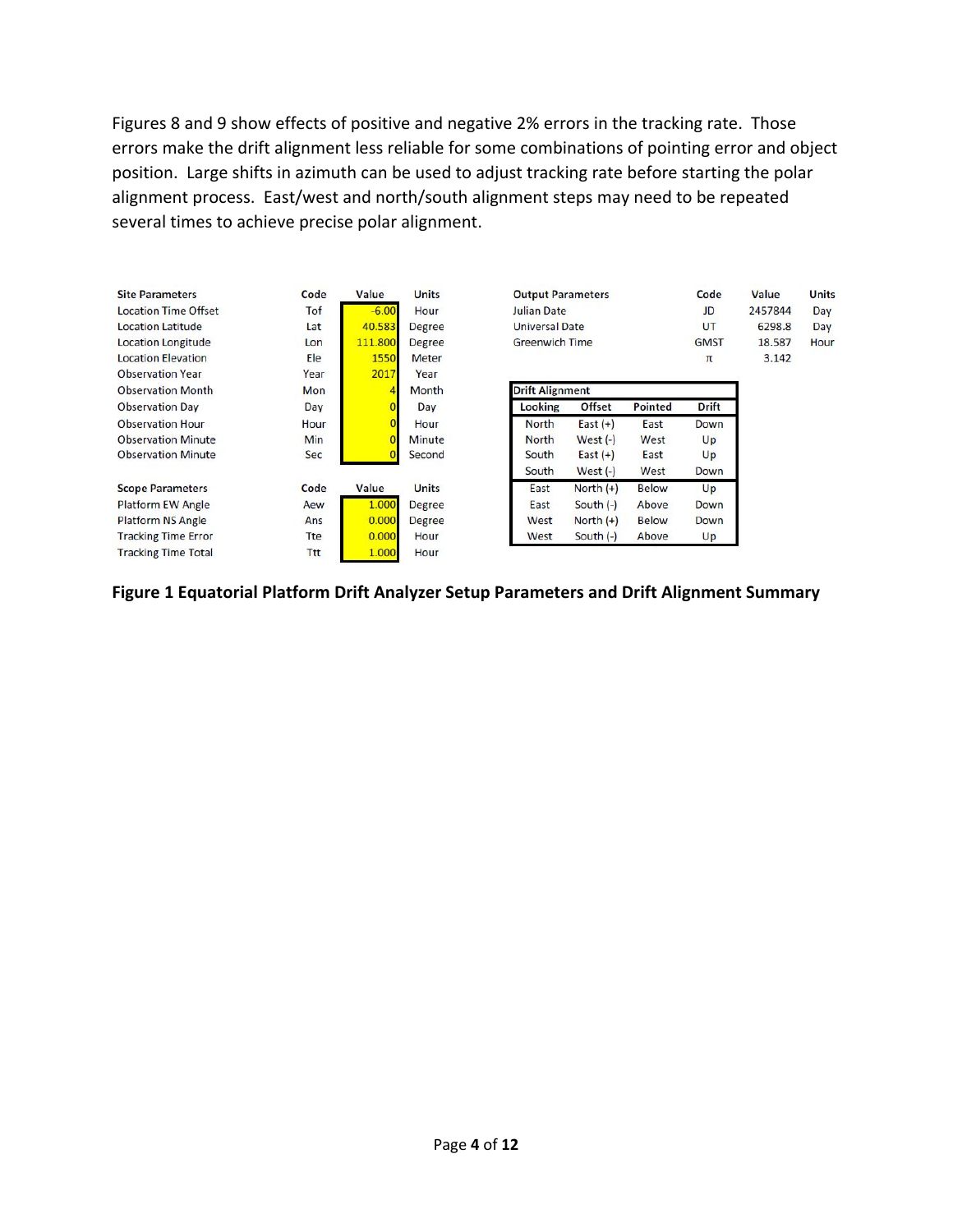

**Figure 8 Drift Chart for 1 Degree North Platform Shift and Positive 2% Tracking Error**